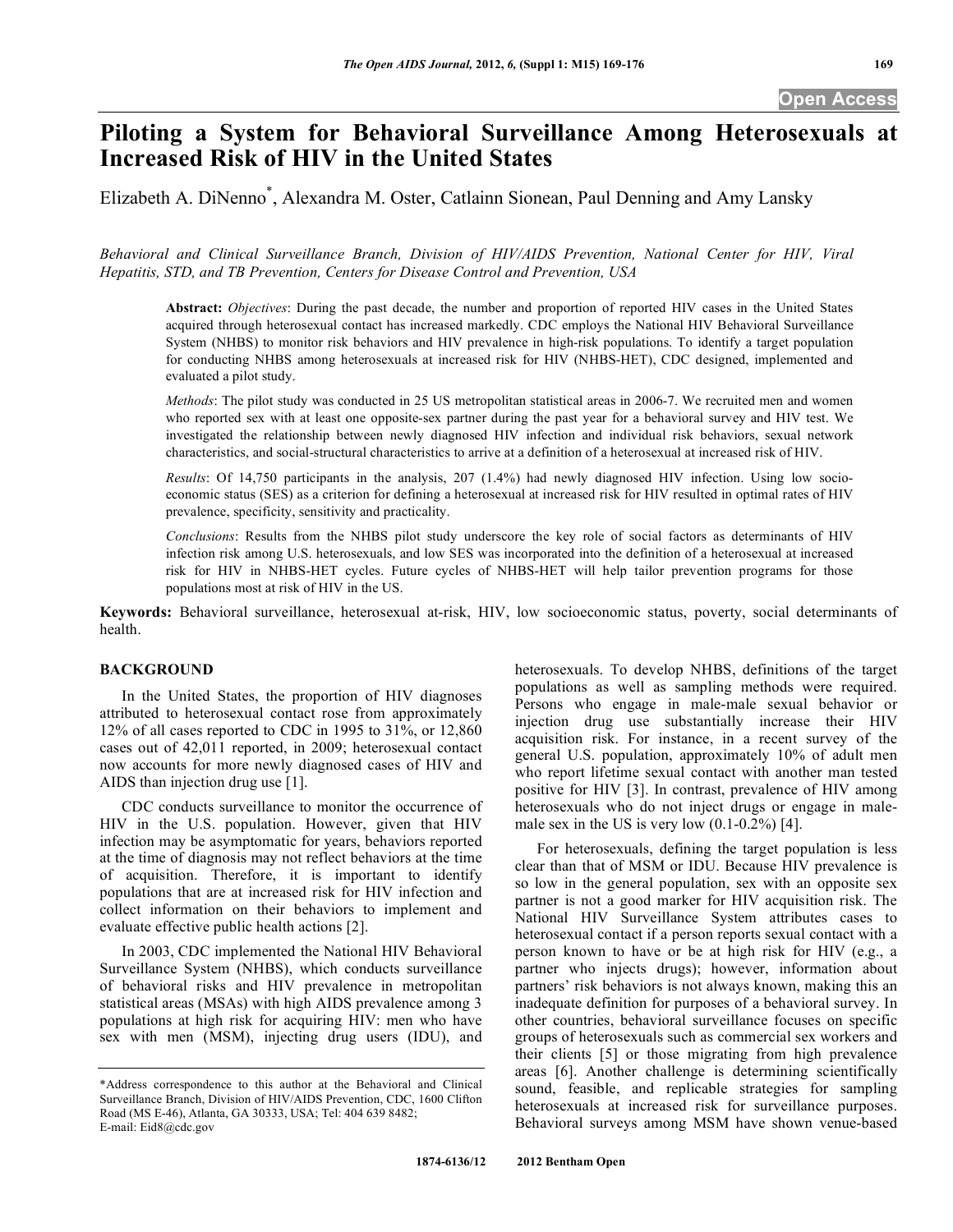sampling (VBS) to be an effective way to reach men at risk; similarly, respondent-driven sampling (RDS) has been used successfully to reach IDU. These methods were used to recruit MSM in NHBS (NHBS-MSM) and IDU in NHBS (NHBS-IDU), respectively [7,8].

 This paper describes the design, implementation, and evaluation of a pilot study to conduct community-based behavioral surveillance among heterosexuals at increased risk for HIV (NHBS-HET) in the United States, and how the findings from the pilot study were applied to subsequent NHBS-HET surveillance activities.

# **METHODS**

# **NHBS-HET Pilot Study Development**

 In spring 2005, CDC convened a series of internet-based webinar consultations with experts in the field of heterosexually acquired HIV infection in an effort to begin designing the NHBS-HET pilot study. The purpose of the consultations was to assist CDC define the target population (heterosexuals at increased risk for HIV infection) that would be used in the pilot study. The structure for the discussions was based on a systematic review of the literature conducted by CDC which had identified three major themes about determinants of HIV risk for heterosexually-active persons: individual risk behaviors (behaviors that place individuals at higher risk of HIV); sexual networks (characteristics of relationships between sex partners that increase HIV risk); and social/structural context (population characteristics that place persons in communities at higher risk of HIV). Based on this framework from the literature review and the discussions during the webinars, the consultants made several recommendations regarding eligibility criteria for the pilot study. They recommended against using individual risk behaviors, such as having multiple partners, for eligibility because that would exclude persons who do not engage in high-risk behavior. They also recommended against using the HIV status or risk behaviors of partners as eligibility criteria because many people may not know this information about their partners. The consultants did recommend using "high risk areas," defined as geographic areas within the NHBS MSAs with high rates of heterosexually acquired HIV, sexually transmitted diseases (STDs), poverty, and incarceration, as eligibility criteria because these serve as a proxy for risk within the sexual network as well as a measure of social/structural context.

 Based on these recommendations, methods were developed to identify high risk areas (HRAs) that could be used by all of the NHBS project sites. Because comparable datasets could not be identified for STD rates and incarceration rates for all NHBS MSAs, HRAs were ultimately defined as census tracts within NHBS MSAs that had high rates of HIV/AIDS diagnoses attributed to heterosexual contact and high rates of poverty. An index combining these two measures was created, index values were plotted and a cutoff was determined using scree plots to identify HRAs in MSAs. Typically, <20% of census tracts within MSAs were classified as HRAs.

 Although not specified by the consultants, an upper age limit was added to the eligibility criteria to ensure that persons in age groups most at risk for HIV infection were included. Because persons aged 50 and older account for only a relatively small proportion of all HIV diagnoses in the United States [1], the upper age limit for eligibility for NHBS-HET was set at 50 years. Consistent with other NHBS cycles, the lower age limit was 18 [9].

 Four potential sampling methods were identified for use in the NHBS-HET pilot study: population-based household sampling, adaptive sampling (a procedure for selecting people to be in the sample that depends on variables of interest observed during the survey, so the design adapts to the population as encountered) [10], respondent-driven sampling (RDS), and venue-based, time-space sampling (VBS). Advantages and disadvantages of each sampling strategy were presented to NHBS principal investigators for discussion and joint decision making. While household and adaptive sampling could provide unbiased estimates, they were considered by NHBS investigators to be difficult to operationalize. In contrast, the challenges and benefits of RDS and VBS were well known to the NHBS investigators as a result of the previous MSM and IDU cycles. These two methods were the final choices for the NHBS-HET pilot study.

# **NHBS-HET Pilot Study Implementation**

 The NHBS-HET pilot study was conducted in the following 25 MSAs : Atlanta, GA; Baltimore, MD; Boston, MA; Chicago, IL; Dallas, TX; Denver, CO; Detroit, MI; Fort Lauderdale, FL; Houston, TX; Las Vegas, NV; Los Angeles, CA; Miami, FL; New Haven, CT; New Orleans, LA; New York, NY; Nassau-Suffolk, NY; Newark, NJ; Norfolk, VA ; Philadelphia, PA; San Diego, CA; San Francisco, CA; San Juan, Puerto Rico; Seattle, WA; St. Louis, MO; and Washington, DC (Fig. **1**). These metropolitan areas represented approximately 60% of all AIDS cases in urban areas in 2006. Fifteen sites were assigned to recruit participants using RDS and 10 using VBS. (Data from Norfolk, VA were corrupted during data transfer to CDC, which resulted in data from 24 final MSAs for the final analysis) (Fig. **1**).

 NHBS-HET RDS procedures were similar to those used for the NHBS-IDU cycle [8]. Briefly, recruitment chains began in each MSA with 5-10 initial participants who either were referred from programs serving the local community or were recruited by NHBS staff members through outreach. Initial participants who completed the interview were asked to recruit three other persons through the use of a coded coupon system that tracked the referrals. Recruitment continued for multiple waves of peer referrals. Only participants who lived in an HRA were eligible to recruit peers.

 Project sites using VBS first identified a limited number (5-10) of HRAs with the highest index scores to recruit participants. These HRAs were selected to maximize the reach of the sample across different parts of the MSA. VBS activities such as creating a venue universe, narrowing that list to a venue sampling frame, and identifying venuespecific day-time periods were conducted for NHBS-HET in a manner similar to the NHBS-MSM protocol [7]. Venues included retail businesses (e.g., laundromats, beauty salons, pawn shops, grocery and liquor stores), bars, restaurants,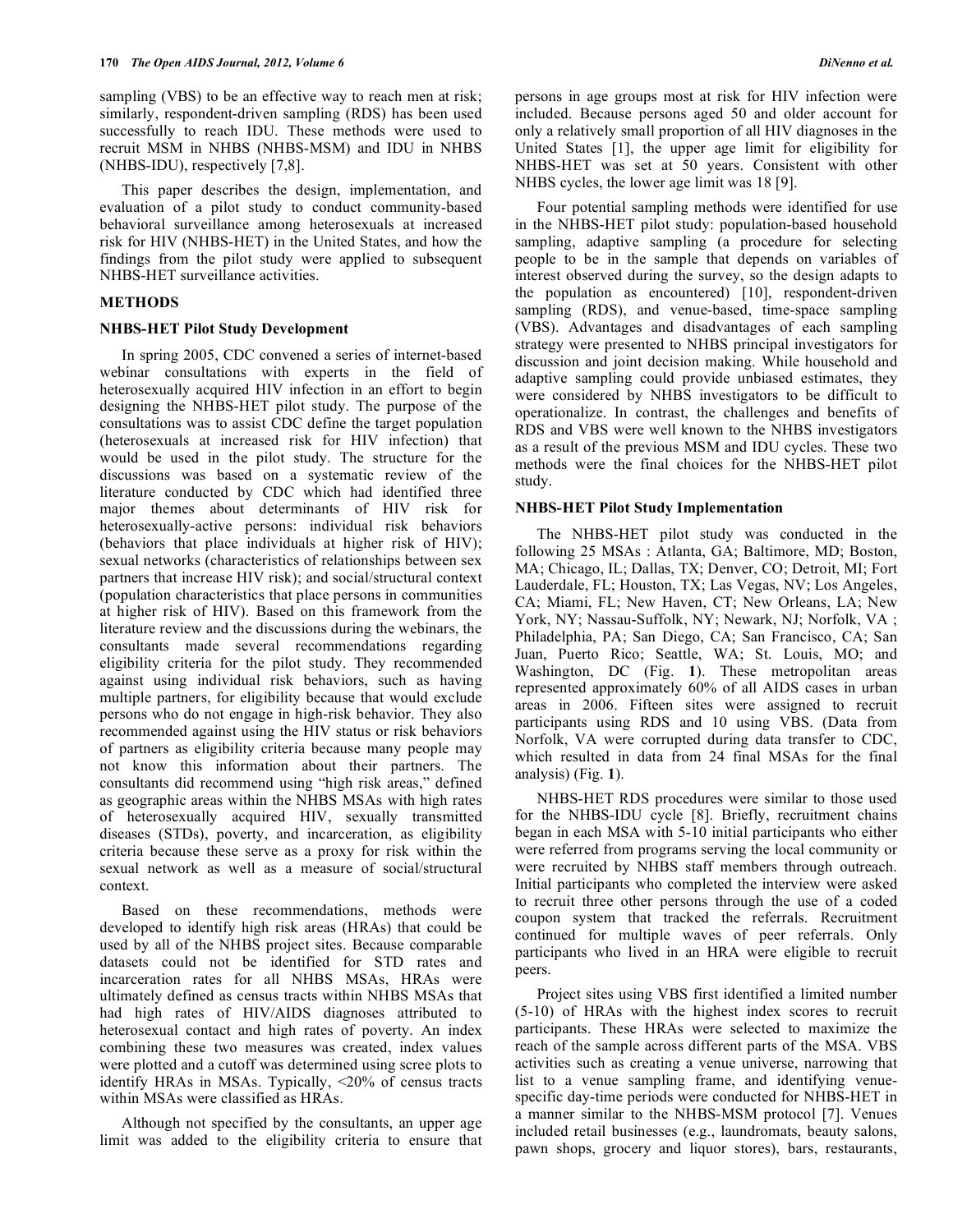

**Fig. (1).** National HIV Behavioral Surveillance (NHBS) System, Heterosexuals at-risk Pilot study, 2006-2007.

social and religious organizations, sex strolls, high-traffic street locations, parks, and special events such as festivals and block parties. During the study period, venues and the corresponding day/time periods were chosen randomly each month. Staff members then systematically approached men and women at the venues. All venues were located within HRAs.

 An eligibility screener was administered to all potential participants. Persons were eligible for the NHBS-HET pilot study if they were a male or female aged 18-50 years, had sex with at least one opposite-sex partner in the past year, lived in the participating MSA, were able to complete the interview in English or Spanish, and had not previously participated in the current cycle of NHBS. After eligible participants gave informed consent, trained interviewers administered a standardized, anonymous questionnaire using a handheld computer. The interview consisted of questions about sex, drug use, HIV testing behaviors, and use of HIV prevention services. The recall period for most questions was the past 12 months.

 All respondents were offered anonymous HIV testing (regardless of self-reported HIV infection status), given the opportunity to receive their test results, and those testing positive were anonymously referred to care. HIV testing was performed by collecting blood or oral specimens for either conventional laboratory testing or rapid testing in the field. A non-reactive rapid test was considered negative. For reactive rapid test results, final positive test results were determined based on confirmatory Western blot or immunofluorescence assay.

 Although the usual target NHBS sample size is 500 completed interviews per MSA, the target sample size for the NHBS-HET pilot study was 750 completed interviews

per MSA to ensure adequate ability to conduct analyses for the purposes of evaluation. Participants were compensated both for their time participating in the interview and for taking an HIV test. In project sites using RDS, participants who recruited their peers were paid an additional incentive for each eligible person they recruited to participate.

 The NHBS-HET pilot study was considered research, but the CDC Human Research Protections Office determined that CDC was "not engaged" in this research and therefore the protocol was not reviewed by the CDC IRB. Each project site followed state and local procedures to determine whether NHBS-HET activities required local IRB review, and obtained approvals as necessary.

# **NHBS-HET Pilot Study Data Analysis**

 In an effort to define the target population for future NHBS-HET activities, we assessed eligibility criteria used in the pilot study as well as other variables collected in the survey that had been identified in the literature as associated with heterosexual acquisition of HIV infection. We chose newly diagnosed HIV infection as the outcome measure to identify factors associated with risk for infection. Persons with newly diagnosed HIV infection were participants who had a positive NHBS HIV test result but who reported in the survey that they had never previously tested HIV-positive.

 For this analysis, we only included persons who met eligibility requirements for the pilot, completed the survey, had a final HIV test result that was either positive or negative, and did not report previously testing positive for HIV infection. Furthermore, because we were interested in a population at risk of HIV acquisition through heterosexual behavior, we further limited this analysis to men and women who had never injected drugs and excluded men who reported ever having a male sex partner.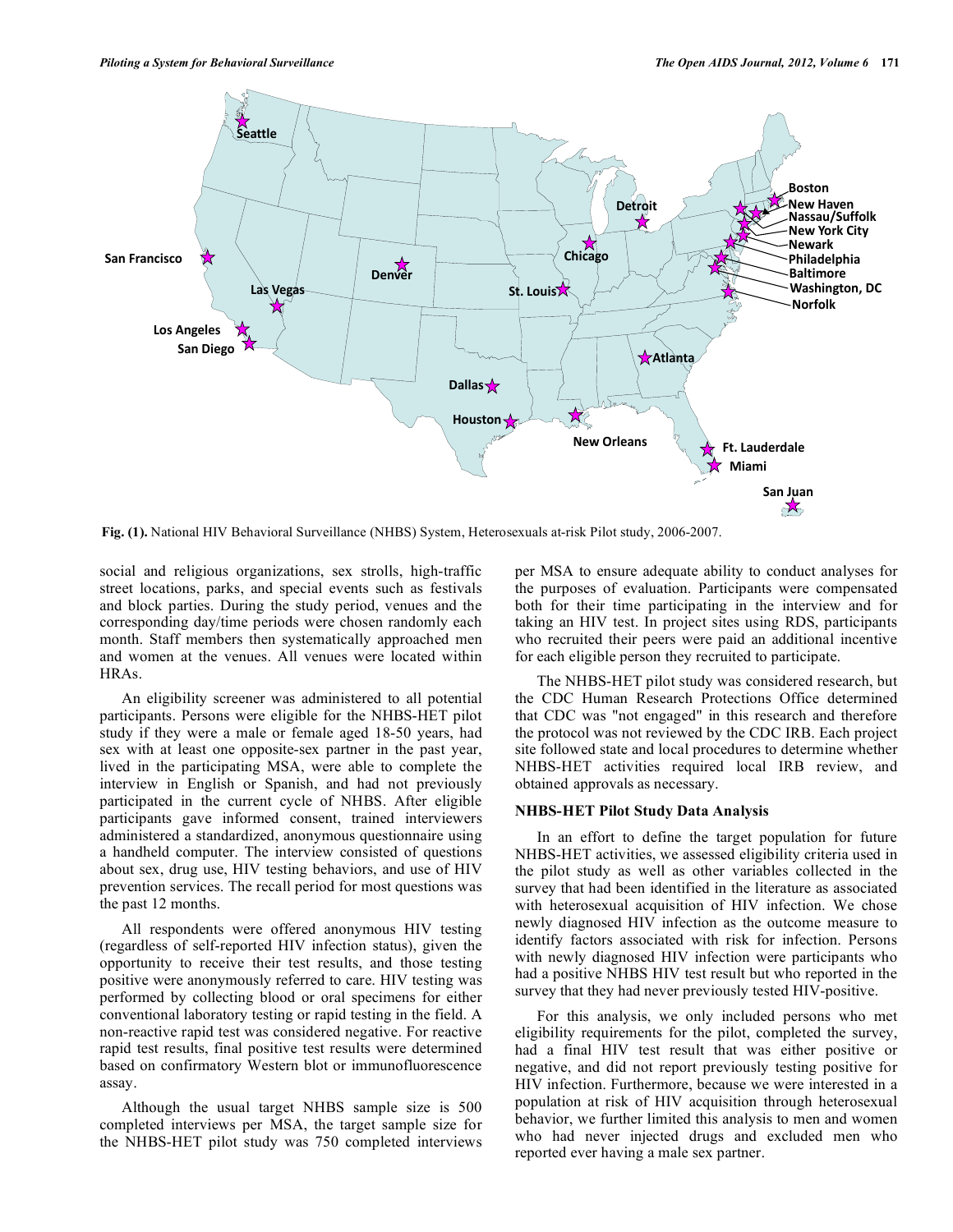Predictor variables of newly diagnosed HIV infection fell into three categories:

- 1. Individual behavior risks: crack use, engaging in exchange sex, having multiple sex partners, incarceration, and STD diagnosis;
- 2. Sexual network risks: reporting that one's last opposite-sex partner was HIV-infected, a man who has sex with men, an injection drug user, a crack user, or incarcerated, or not knowing the HIV status of one's partner; having concurrent sex partners or a partner with concurrent partners; and
- 3. Social/structural risks: living in a high risk area, having a low household income, and having limited education.

 We evaluated each predictor variable or combination of variables as ways of defining the target population using 4 criteria: HIV prevalence must be greater than that of the overall sample prevalence (>1.4%), specificity must be relatively low  $\left($  <=40%), sensitivity must be relatively high  $(>=70\%)$ , and the variable must be practical to use in a national surveillance system. A high prevalence (>1.4%) was necessary in order to screen out populations at lower risk of infection. If a variable satisfied this criterion, then we evaluated sensitivity (the proportion of newly diagnosed, HIV-positive participants who met the criterion) and specificity (the proportion of HIV-negative participants who did not meet the criterion). In contrast to a normal screener, in which a high specificity is generally desirable, we wanted to be sure that we would not screen out a large number of potential participants as on the basis of a particular variable for two main reasons. First, if too many potential participants are not eligible, recruitment can be compromised as the credibility of the project becomes undermined in the community. For a variable with specificity <40%, less than half of all potential participants would be deemed ineligible, which was determined to be the maximum proportion allowable to not adversely affect overall recruitment. Second, because the purpose of NHBS is to monitor populations at risk of acquiring HIV, we wanted to be sure that we would capture a large population of heterosexuals who were at risk of HIV infection rather than a population who were already infected. Variables that performed well with respect to HIV prevalence, sensitivity, and specificity were assessed for practicality-how feasible and useful a variable was as a potential eligibility screener. We considered whether use of a particular variable would render us unable to monitor important behaviors, or whether the variable was associated with newly diagnosed HIV infection in only some heterosexual sub-populations (e.g., in some regions of the country).

# **RESULTS**

 Of the 18,430 participants in the final NHBS-HET pilot data set who completed an interview, 14,750 (80%) met our analysis criteria. Participants were excluded from the analysis if they ever reported injection drug use (N=2,241), had male-male sex (N=414), both injected drugs and had male-male sex  $(N=311)$ , or if they refused to provide this information  $(N=5)$ . Participants were also excluded if they did not consent to an HIV test  $(N=377)$ , did not have a negative or confirmed positive HIV test result (N=212) or

reported being HIV-positive but, when tested, were HIVnegative (N=5). Additionally, we excluded persons whose survey responses were invalid  $(N=120)$ . Of the participants in the sample, 207 (1.4%) had newly diagnosed HIV infection. Characteristics of participants and those with newly diagnosed HIV infection are presented in Table **1**. Of the 14,750 NHBS-Pilot Study participants who met the analysis criteria, 57% were female, nearly half were less than

30 years old, and most (73%) were black (Table **1**). Socioeconomic status was low. Few participants had a pastyear risk behavior (traditionally) associated with HIV infection such as crack use  $(11\%)$ , exchange sex for money or drugs (12%) or STD diagnosis (14%).

**Table 1. Sample Characteristics, Pilot Study of National HIV Behavioral Surveillance System among Heterosexuals at Increased Risk, 2006-2007** 

| <b>Characteristics</b>                 | All<br>Participants |                          | <b>Newly Diagnosed</b><br><b>HIV-Positive</b><br>Participants | $\frac{0}{0}$  |  |  |  |  |  |
|----------------------------------------|---------------------|--------------------------|---------------------------------------------------------------|----------------|--|--|--|--|--|
|                                        | No.                 | $\frac{0}{0}$            | No.                                                           |                |  |  |  |  |  |
| Gender                                 |                     |                          |                                                               |                |  |  |  |  |  |
| Male                                   | 6,315               | 43                       | 87                                                            | 42             |  |  |  |  |  |
| Female                                 | 8,435               | 57                       | 120                                                           | 58             |  |  |  |  |  |
| <b>Age Group</b>                       |                     |                          |                                                               |                |  |  |  |  |  |
| $18-29$ years                          | 7,086               | 48                       | 29                                                            | 14             |  |  |  |  |  |
| $30 - 39$ years                        | 3,418               | 23                       | 55                                                            | 27             |  |  |  |  |  |
| $40 - 50$ years                        | 4,246               | 29                       | 123                                                           | 59             |  |  |  |  |  |
| <b>Race/Ethnicity</b>                  |                     |                          |                                                               |                |  |  |  |  |  |
| White, not Hispanic                    | 790                 | 5                        | 6                                                             | 3              |  |  |  |  |  |
| Black, not Hispanic                    | 10,699              | 73                       | 171                                                           | 83             |  |  |  |  |  |
| Hispanic                               | 2,679               | 18                       | 26                                                            | 13             |  |  |  |  |  |
| Others*                                | 573                 | $\overline{4}$           | $\overline{4}$                                                | $\overline{c}$ |  |  |  |  |  |
| <b>U.S. Census Region</b> <sup>†</sup> |                     |                          |                                                               |                |  |  |  |  |  |
| Northeast                              | 4,272               | 29                       | 92                                                            | 44             |  |  |  |  |  |
| South                                  | 4,172               | 28                       | 82                                                            | 40             |  |  |  |  |  |
| Midwest                                | 2,159               | 15                       | 16                                                            | 8              |  |  |  |  |  |
| West                                   | 3,537               | 24                       | 13                                                            | 6              |  |  |  |  |  |
| Territories                            | 610                 | $\overline{\mathcal{L}}$ | $\overline{4}$                                                | $\overline{c}$ |  |  |  |  |  |
| Low Socioeconomic Status <sup>§</sup>  |                     |                          |                                                               |                |  |  |  |  |  |
| No                                     | 1,734               | 12                       | 9                                                             | 4              |  |  |  |  |  |
| Yes                                    | 13,015              | 88                       | 198                                                           | 96             |  |  |  |  |  |
| <b>HRA Resident**</b>                  |                     |                          |                                                               |                |  |  |  |  |  |
| N <sub>o</sub>                         | 2,612               | 18                       | 27                                                            | 13             |  |  |  |  |  |
| Yes                                    | 12,074              | 82                       | 180                                                           | 87             |  |  |  |  |  |
| Total                                  | 14,750              | 100                      | 207                                                           | 100            |  |  |  |  |  |

\* Includes American Indian/Alaska Natives, Asians, Native Hawaiian or other Pacific Islanders, persons of multiple race, and those for whom race/ethnicity was missing.

† Northeast: Boston, Massachusetts; Nassau/Suffolk counties, New York; New Haven, Connecticut; New York, New York; Newark, New Jersey; and Philadelphia, Pennsylvania. South: Atlanta, Georgia; Baltimore, Maryland; Dallas, Texas; Fort Lauderdale, Florida; Houston, Texas; Miami, Florida; New Orleans, Louisiana; and Washington, DC. Midwest: Chicago, Illinios; Detroit, Michigan; and St. Louis, Missouri. West: Denver, Colorado; Las Vegas, Nevada; Los Angeles, California; San Diego, California; San Francisco, California; and Seattle, Washington. Territories: San Juan, Puerto Rico.

§ Participant's household income did not exceed U.S. Health and Human Services (HHS) poverty guidelines (http://aspe.hhs.gov/poverty/07poverty.shtml) or participant had high school education or less.

\*\*Participants whose census tract of residence could not be identified were excluded from this analysis.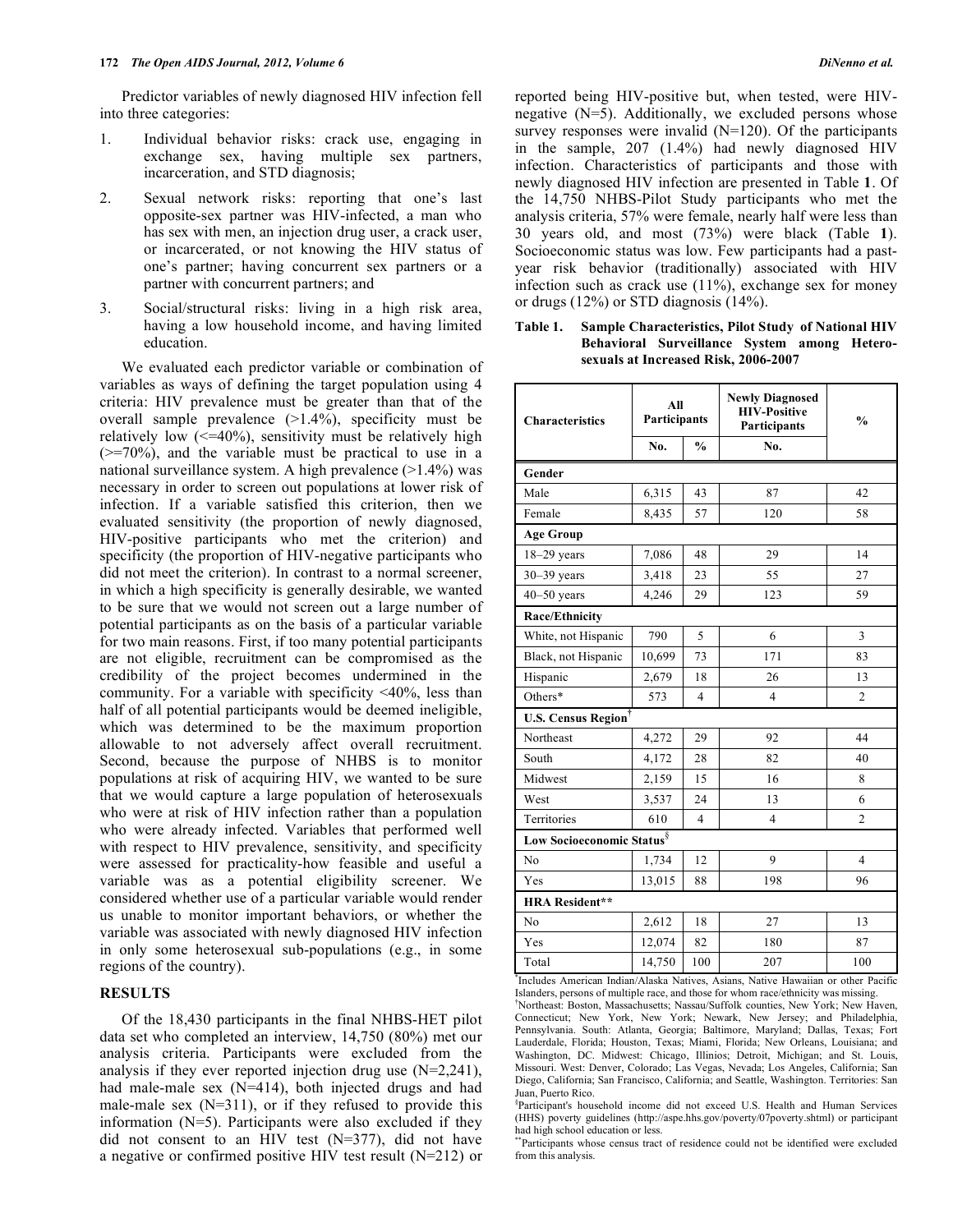Table **2** shows the performance of the predictor variables, including the number and proportion of participants, HIV prevalence, sensitivity and specificity. For each of the five individual risk behavior variables, HIV prevalence was between 2.1% and 3.1%. However, because relatively small proportions of participants engaged in these behaviors (8-21%), and sensitivity was low for each (range: 13-32%), we removed these individual variables from consideration. Evaluation of combined predictor variables, in which persons reporting any or more than one of these five factors would meet the criteria, resulted in improved sensitivity and specificity but did not meet our threshold for further consideration.

 Four predictor variables assessed sexual network risk. For each of these variables or combinations of variables, the HIV prevalence exceeded the overall sample prevalence of 1.4%. Two of these variables met sensitivity and specificity criteria for further evaluation: 1) reporting not knowing the HIV status of one's most recent partner or that one's most recent partner was an IDU, had been incarcerated, used crack or, for women, was MSM; and 2) sexual concurrency.

 We also present data on several social/structural factors including living in an HRA: low income (participant's household income did not exceed Department of Health and Human Services [HHS] poverty guidelines); and limited education (high school graduate or less). Each of these performed well with respect to HIV prevalence, sensitivity, and specificity. A combined variable including anyone with low income or limited education (which we termed low socioeconomic status [SES]) performed even better, with a sensitivity of 96% and specificity of 12%.

 Practicality was assessed for variables meeting criteria for sensitivity  $>70\%$  and specificity  $\leq 40\%$ . Use of sexual network measures as eligibility criteria would limit our ability to monitor partner HIV status and other characteristics over time. The use of these variables is also limited by the concern that a large proportion of people did not know the risk behaviors or HIV status of their partners. Use of questions based on characteristics of the most recent partner also might underestimate risk for persons with more than one partner. As a result of these limitations, sexual

**Table 2. Sensitivity and Specificity Performance of Potential Eligibility Criteria by HIV Prevalence, Pilot Study of National HIV Behavioral Surveillance System Among Heterosexuals at Increased Risk, 2006-2007** 

| <b>Potential Eligibility Criteria (Predictor Variables)</b>                                                      |       | Participants with<br>Characteristic | <b>HIV Prevalence</b> | <b>Sensitivity</b> | <b>Specificity</b> |  |  |  |  |
|------------------------------------------------------------------------------------------------------------------|-------|-------------------------------------|-----------------------|--------------------|--------------------|--|--|--|--|
|                                                                                                                  |       | $\frac{0}{0}$                       | (%)                   | (%)                | (%)                |  |  |  |  |
| <b>Individual Risk Behavior*</b>                                                                                 |       |                                     |                       |                    |                    |  |  |  |  |
| Crack use                                                                                                        | 1560  | 11                                  | 3.1                   | 23                 | 90                 |  |  |  |  |
| Exchange sex                                                                                                     | 1686  | 11                                  | 2.9                   | 24                 | 89                 |  |  |  |  |
| $\geq$ 5 sex partners                                                                                            | 3111  | 21                                  | 2.1                   | 32                 | 79                 |  |  |  |  |
| Incarcerated >1 week                                                                                             | 1184  | 8                                   | 2.2                   | 13                 | 92                 |  |  |  |  |
| STD diagnosis                                                                                                    | 1978  | 13                                  | 2.6                   | 25                 | 87                 |  |  |  |  |
| Any of the above                                                                                                 | 6066  | 41                                  | 2.0                   | 59                 | 59                 |  |  |  |  |
| Sexual Networks*                                                                                                 |       |                                     |                       |                    |                    |  |  |  |  |
| Partner had HIV-positive or unknown status                                                                       | 8527  | 58                                  | 1.8                   | 75                 | 42                 |  |  |  |  |
| Partner was IDU, MSM§, had been incarcerated, used crack, or participant<br>didn't know partner's HIV status     | 5975  | 41                                  | 1.8                   | 77                 | 37                 |  |  |  |  |
| Partner was HIV-positive, IDU, MSM§ or participant didn't know partner's<br><b>HIV</b> status                    | 8797  | 55                                  | 2.3                   | 46                 | 79                 |  |  |  |  |
| Sexual concurrency**                                                                                             | 8566  | 58                                  | 1.5                   | 73                 | 39                 |  |  |  |  |
| <b>Socio-Structural Context</b>                                                                                  |       |                                     |                       |                    |                    |  |  |  |  |
| Living in high risk area                                                                                         | 12074 | 82                                  | 1.5                   | 87                 | 18                 |  |  |  |  |
| Limited education (Shigh school graduate)                                                                        | 10827 | 73                                  | 1.6                   | 84                 | 27                 |  |  |  |  |
| Low income $(\leq HHS$ poverty guidelines)                                                                       | 11025 | 75                                  | 1.6                   | 86                 | 25                 |  |  |  |  |
| Low socio-economic status (income $\leq$ HHS poverty guidelines <sup>1</sup> or education<br>$\leq$ high school) |       | 88                                  | 1.5                   | 96                 | 12                 |  |  |  |  |
| Total                                                                                                            | 14750 | 100                                 | 1.4                   |                    |                    |  |  |  |  |

\* Behaviors are in the 12 months prior to NHBS interview

 $$F$ emale participants who reported a sex partner was a man who had sex with men.

\*\*Participant had concurrent partners with last sex partner or reported that last partner definitely or probably had concurrent sex partners or did not know if last partner had concurrent partners.

¶ http://aspe.hhs.gov/poverty/07poverty.shtml

HHS indicates Department of Health and Human Services; IDU indicates injection drug use; MSM indicates men who have sex with men; STD indicates sexually transmitted disease.

All sexual network questions are based on participant responses about their most recent opposite-sex partner.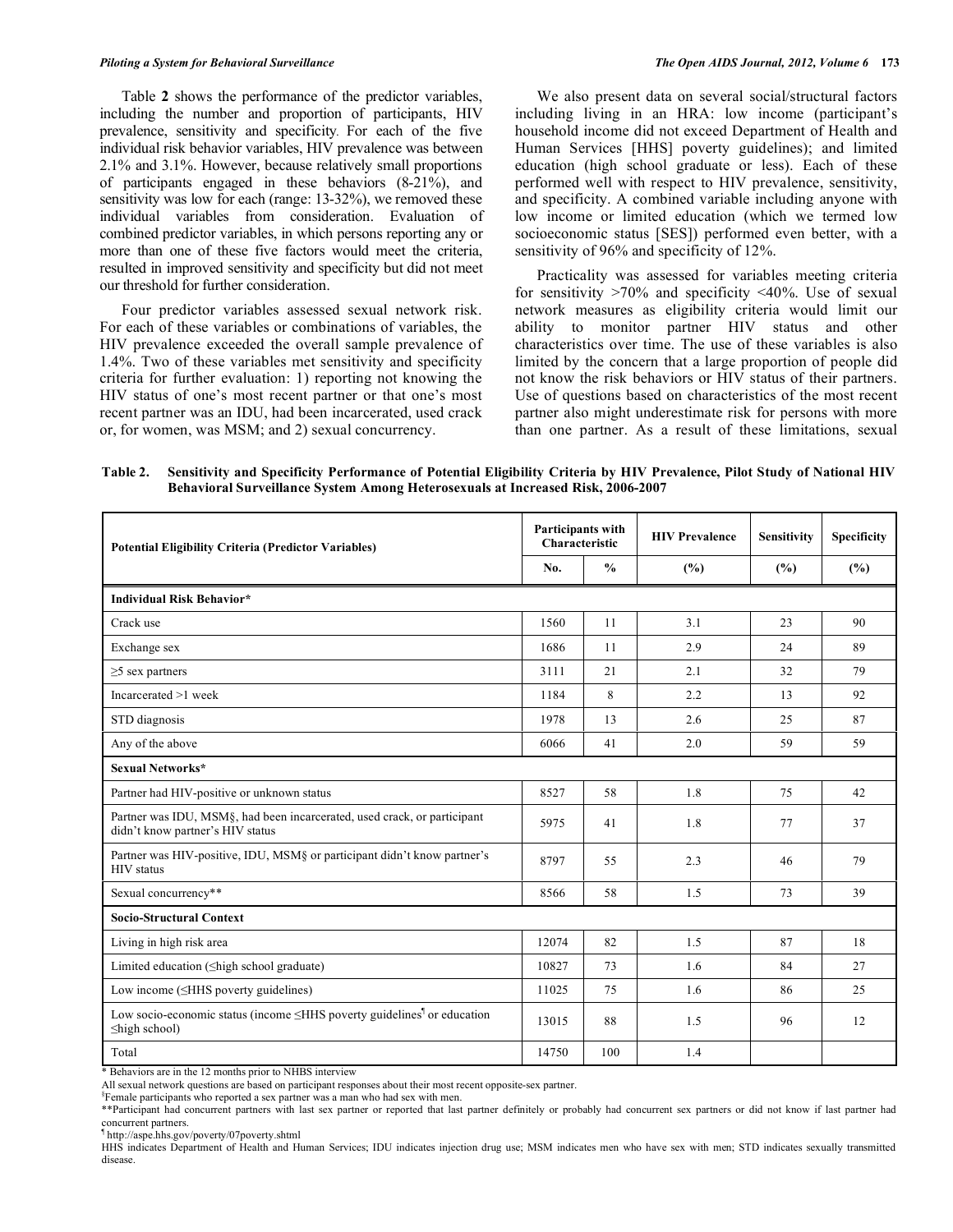network risks were eliminated from consideration as potential ways to identify the target population eligibility criteria.

 All social/structural factors presented met the threshold for further evaluation. Of these, living in an HRA and low SES performed best and were evaluated for practicality. Use of residency in an HRA was less optimal for several reasons. For instance, some participants had difficulty identifying their census tract of residence on a map; because NHBS is an anonymous survey, staff do not collect address or other detailed information that would make identifying census tract of residency easier. Furthermore, when performance of HRA residency as a predictor variable was assessed by region, it was determined that it performed poorly in the Midwest and the West because a smaller proportion of participants lived in HRAs (data not shown), which would have been problematic for a national surveillance system. The HRA criterion also performed worse in project sites that used RDS than those that used VBS; participants with newly diagnosed HIV infection recruited through the RDS method were less likely to live in an HRA than those recruited through the VBS method.

 In contrast, the use of low SES as a method for defining the target population posed fewer concerns with respect to practicality. Measurement of self-reported income and education is less complicated than residency in an HRA. Moreover, it had excellent sensitivity in cities within all U.S. regions and territories and among all heterosexual subpopulations (data not shown).

 The results of these analyses were presented at an NHBS principal investigators' meeting in October 2009 and representatives from each NHBS project site were asked to weigh the evidence and make a recommendation about 1) the final definition of the target population and its operationalization through specific eligibility criteria, and 2) the sampling method that should be used. RDS was the recommended sampling method for NHBS-HET, endorsed by project areas that had used VBS as well as those that used RDS.

 The final NHBS-HET definition incorporated the low SES criteria described above. Participants for NHBS-HET would be eligible if they met the general NHBS eligibility criteria (live in the MSA, not previously participated in current cycle, able to complete the interview in English or Spanish), are male or female, have had vaginal or anal sex with an opposite-sex partner in the previous 12 months, and are aged 18-60 years. The upper age limit was increased to 60 years based on the high prevalence of new diagnosis among those aged 40-50 years in the pilot study. The SES criteria were incorporated into the RDS method by offering only NHBS-HET participants who are low SES as measured by income and education (described above) and have not injected drugs in the previous 12 months an opportunity to recruit others into the study. By using low SES as recruitment criteria, but not as eligibility criteria, we sought to limit the potential inconvenience to participants traveling to a field site only to be found ineligible for the study, and the potential negative impact the study might suffer as a result. However, since only persons meeting the recruitment criteria may recruit others, the resulting sample would be comprised primarily of the low SES target population. The

HRA concept is applied only for initial participants, who must be residents of an HRA; in addition, field sites must be located within HRAs. These HRA criteria make sure that the study starts in, and recruitment is maintained within, lower SES communities. This combination of eligibility and recruitment criteria, in conjunction with the RDS method, were selected to ensure that future cycles of NHBS-HET attain a sample of heterosexuals at increased risk for HIV infection.

# **DISCUSSION**

 The NHBS-HET pilot study resulted in a technique to identify heterosexuals at risk for HIV infection and a method to sample them. Our findings were based on nearly 15,000 interviews conducted among persons in MSAs with high AIDS prevalence across the United States. Following an investigation of the performance of predictor variables for heterosexuals with newly diagnosed HIV infection, we determined that the definition of a heterosexual at increased risk would focus on persons with low SES. Eligibility for future NHBS-HET cycles would be limited to a man or woman living in an NHBS MSA who has had vaginal or anal sex with an opposite-sex partner in the previous 12 months; the opportunity to recruit other participants would be offered only to participants with low socioeconomic status (measured by high poverty or low education) and no injecting-drug use in the previous 12 months. Together, these eligibility and recruitment criteria comprise our definition of heterosexuals at increased risk of HIV.

 The pilot study analysis was an important step in the effort to better conceptualize heterosexual risk of HIV. Earlier research on the topic defined heterosexuals at risk solely on the basis of high risk sexual behavior [11], such as sex with multiple partners [12]. Results from the NHBS pilot study shift this focus from risky behaviors to at-risk communities by emphasizing the role of social factors – specifically, low SES - in which individuals exist and behaviors occur. Other contemporaneous research highlights the importance of patterns of sexual partnership formation, as well as the social conditions that are associated directly or indirectly with the likelihood of having an infected partner  $[13]$ .

 Our focus on social factors also mirrors other research conducted in the last decade, which has revealed that poverty [13, 14] and concomitant social disparities such as racial inequality [15, 16] are underlying determinants of HIV infection risk [17] even in people who do not have high-risk behaviors [18]. Differences in sexual behaviors have also been shown to not account for increased risk for STDs among blacks [19, 20], and that STD disparities between blacks and whites are greater among individuals in low-risk groups than those in high risk groups [21]. In addition, a previous analysis of NHBS-HET pilot study data demonstrated that race was not significant in a multivariate model which included SES, suggesting that low SES, not black or Hispanic race/ethnicity, is more appropriate to define a high-risk heterosexual population in the U.S. [22]. Nonetheless, the link between low SES and HIV infection among heterosexuals remains unclear and must be investigated further. A recent study of U.S. women – the Women's HIV SeroIncidence Study (ISIS) – utilized some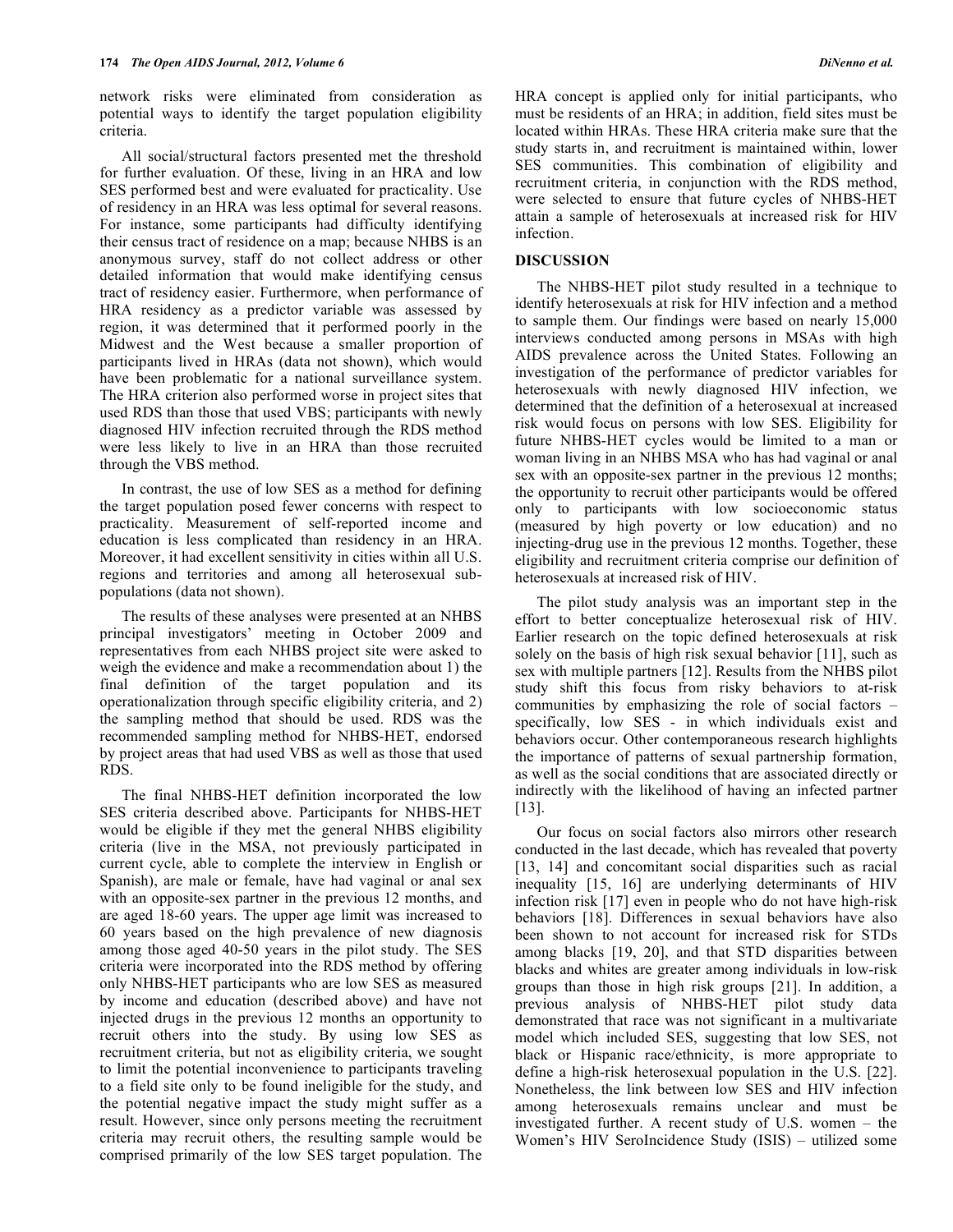aspects of the NHBS-HET pilot study design to enroll and retain women at risk for HIV infection in a longitudinal HIV incidence study. However, unlike NHBS, ISIS eligibility was based on behavioral risk factors for women such as sex with a partner who is HIV positive, recent injection drug use, and residency in an HRA [23]. Results from ISIS may help clarify the causal link between poverty, risk behaviors, and HIV incidence among heterosexual women in the US.

 There are several limitations to our analysis. First, the NHBS-HET pilot study was a convenience sample in which data from two different methods were combined. Data are not weighted to account for biases in venue attendance (VBS) or differences in network size and composition (RDS); therefore, the results are not generalizable to all heterosexuals at risk in the NHBS MSAs or in the United States. Second, NHBS-HET recruitment targeted residents of areas with high rates of poverty and HIV diagnoses, which may have led to an overestimation of HIV prevalence and also may have limited the applicability of our analysis to communities outside of these highly selected areas. Third, positive HIV status may have been underreported during this interviewer-administered survey, thereby inflating estimates of participants with unrecognized infection. The NHBS questionnaire is interviewer-administered which may increase reporting bias especially for sensitive topics such as sex and drug use.

 The second cycle of NHBS-HET was conducted from June through December 2010 using the new definition of heterosexual at risk with the eligibility and recruitment criteria derived from the pilot study described in this paper. CDC is currently analyzing results from the 2010 data collection cycle. Future cycles of NHBS-HET, with its focus on people with low SES and the communities they live in, will help tailor and implement prevention programs for those who are most at risk in the effort to stem the tide of heterosexually acquired HIV infection in the United States.

## **ACKNOWLEDGEMENTS**

 This report is based, in part, on contributions by National HIV Behavioral Surveillance system staff members, including: Luke Shouse, Laura Salazar (Atlanta, GA);: Colin Flynn, Frangiscos Sifakis (Baltimore, MD;): Debbie Isenberg, Maura Driscoll, Elizabeth Hurwitz (Boston, MA): Carol Cieselski, Nikhil Prachand, Nanette Benbow (Chicago, IL): Sharon Melville, Richard Yeager, Jim Dyer, Nandita Chaudhuri; Alicia Novoa; (Dallas, TX): Mark Thrun, Alia Al-Tayyib, Ralph Wilmoth (Denver, CO): Renee McCoy, Vivian Griffin, Eve Mokotoff (Detroit, MI): Marcia Wolverton, Jan Risser, Hafeez Rehman (Houston, TX): Deborah McBride, Bob Salcido, Jay DiCotignano, SaBrina Hagan-Finks (Las Vegas, NV): Trista Bingham, Ekow Sey (Los Angeles, CA): Marlene LaLota, Lisa Metsch, David Forrest, Dano Beck, Stefanie White (Miami & Ft. Lauderdale, FL): Chris Nemeth, Carol-Ann Watson (Nassau-Suffolk, NY): Aaron Roome, Peg Weeks (New Haven, CT): William Robinson, DeAnn Gruber (New Orleans, LA): Chris Murrill, Samuel Jenness, Holly Hagan, Travis Wendel (New York City, NY): Helene Cross, Barbara Bolden, Sally D'Errico (Newark, NJ): Dena Bensen, Judith Bradford (Norfolk, VA): Kathleen Brady, Althea Kirkland (Philadelphia, PA): Vanessa Miguelino, Al Velasco, Rosana

Scolari (San Diego, CA): Henry Raymond, Willi McFarland (San Francisco CA): Sandra Miranda De León, Yadira Rolón-Colón (San Juan, PR): Maria Courogen, Hanne Thiede, Nadine Snyder, Richard Burt (Seattle, WA): Michael Herbert, Yelena Friedberg, Dean Klinkenberg, LaBraunna Friend (St Louis, MO): Paul Cunningham, Marie Sansone, Tiffany West-Ojo, Manya Magnus, Irene Kuo (Washington, DC).

#### **DISCLAIMER**

 The findings and conclusions in this report are those of the authors and do not necessarily represent the views of the Centers for Disease Control and Prevention.

#### **CONFLICT OF INTEREST**

 The authors have no institutional or commercial affiliations that might pose a conflict of interest regarding the publication of this manuscript.

#### **REFERENCES**

- [1] CDC, 2011.HIV Surveillance Report, 2009; vol. 21. Available at: http://www.cdc.gov/hiv/topics/surveillance/resources/reports/. Published February 2011.
- [2] Lansky A, Brooks JT, DiNenno E, Heffelfinger J, Hall HI, Mermin J. Epidemiology of HIV in the United States. J Acq Immun Def Syndr 2010; 55: S64-8.
- [3] Xu FJ, Sternberg MR, Markowitz LE. Men who have sex with Men in the United States: demographic and behavioral characteristics and prevalence of HIV and HSV-2 infection results from national health and nutrition examination survey 2001-2006. Sex Transm Dis 2010; 37(6): 399-405.
- [4] CDC. HIV prevalence estimates– United States, 2006. MMWR Morb Mortal Wkly Rep 2008; 57: 1073-6.
- [5] Weir S, Tate JE, Zhusupov B, Boerma JT. Where the action is: monitoring local trends in sexual behaviour. Sex Transm Infect 2004; 80(Suppl II): ii63-8.
- [6] European Centre for Disease Prevention and Control/WHO Regional Office for Europe. HIV/AIDS surveillance in Europe 2010. Stockholm: European Centre for Disease Prevention and Control 2011.
- [7] MacKellar DA, Gallagher KM, Finlayson T, Sanchez T, Lansky A, Sullivan PS. Surveillance of HIV risk and prevention behaviors of men who have sex with men - A national application of venuebased, time-space sampling. Public Health Reports 2007; 122: 39-47.
- [8] Lansky A, Abdul-Quader AS, Cribbin M *et al*. Developing an HIV behavioral surveillance system for injecting drug users: The national hiv behavioral surveillance system. Public Health Rep 2007; 122: 48-55.
- [9] Gallagher KM, Sullivan PS, Lansky A, Onorato IM. Behavioral surveillance among people at risk for HIV infection in the U.S.: the National HIV Behavioral Surveillance System. Public Health Rep 2007; 122(Suppl 1): 32-8.
- [10] Thompson, SK. Adaptive cluster sampling. J Am Stat Assoc 1990; 85: 1050-9.
- [11] Weeks MR, Mosack KE, Abbott M, *et al*. Microbicide acceptability among high-risk urban U.S. women: experiences and perceptions of sexually transmitted HIV prevention. Sex Transm Dis 2004; 31(11): 682-90.
- [12] Dolcini M, Margaret C, Thomas J, Catania JA, Kegeles SM, Hauck WW. Multiple sexual partners and their psychosocial correlates: The population-based AIDS in multiethnic Neighborhoods (AMEN) study. Health Psychol 1995; 14(1): 22-31.
- [13] Adimora AA, Schoenbach VJ, Martinson FEA, *et al*. Heterosexually transmitted HIV infection among African Americans in North Carolina. J Acquir Immune Defic Syndr 2006; 41(5): 616-23.
- [14] Holtgrave DR, Crosby RA. Social capital, poverty, and income inequality as predictors of gonorrhea, syphilis, Chlamydia and AIDS cases in the United states. Sex Transm Infect 2003; 79: 62-4, 88.